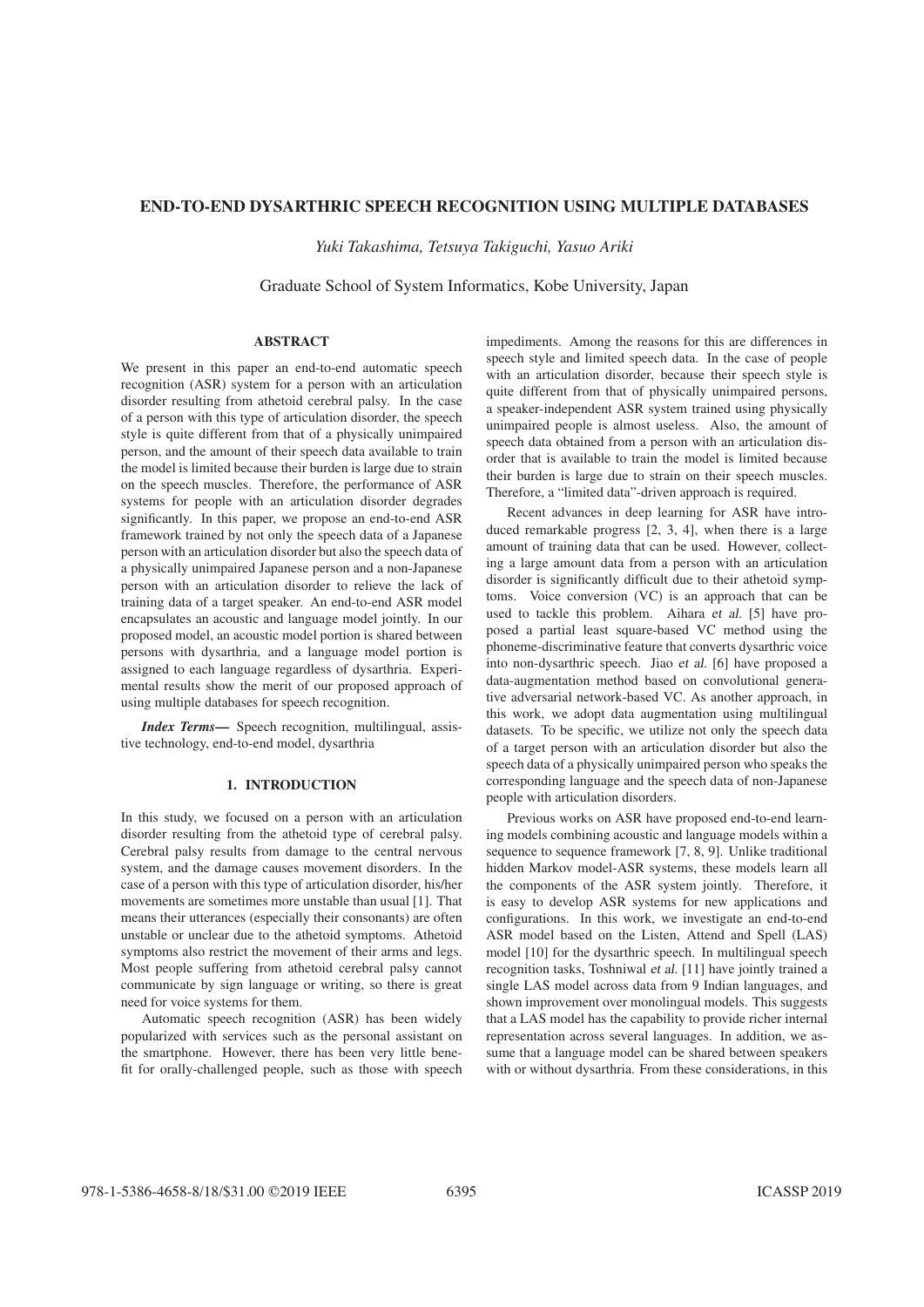paper, we propose an end-to-end speech recognition framework that consists of a dysarthria-specific acoustic model portion, a healthy person-specific acoustic model portion, an English language model portion, a Japanese language model portion. A dysarthria-specific acoustic model portion is trained using speech data of a Japanese speaker and foreign speakers with an articulation disorder where the latter is included in publicly-available speech corpora. A Japanese language model portion is trained using Japanese speakers with and without an articulation disorder. In the phone prediction step, the speech uttered by a target speaker passes through these components to the output. Therefore, we can obtain a well-trained model for dysarthric speech recognition even if the amount of speech data of a target speaker is small. We show the effectiveness of our proposed approach through a phone recognition task.

# 2. RELATED WORKS

Previously, we have published some research on Japanese people with articulation disorders, which was collected in our own way. In [12], we proposed robust feature extraction based on principal component analysis, which has more stable utterance data, instead of discrete cosine transform. In [13], we used multiple acoustic frames as an acoustic dynamic feature to improve the recognition rate of a person with dysarthria, particularly for speech recognition using dynamic features only. In [14], we proposed a convolutional neural network-based feature extraction to deal with the small local fluctuations of the speech uttered by a person with an articulation disorder.

For clinical speech applications, some public databases are available [15, 16, 17]. Some researchers have worked on developing an ASR system using these databases [18, 19]. However, the speakers included in these databases are English speakers, and there is no publicly-available database for Japanese speakers. Thus, creating an ASR for Japanese speakers with articulation disorders is a very challenging task. The knowledge transferability across languages allows a multilingual ASR system to improve performance and allows the amount of training data for each language to decrease [20]. In this paper, we introduce the multilingual training of an endto-end dysarthric ASR system.

#### 3. LISTEN, ATTEND AND SPELL MODEL

A LAS model [10] consists of two modules: a listener and a speller, which are trained jointly. The goal of this model is to produce the probability of a grapheme sequence from the previous graphemes and a sequence of acoustic feature as follows:

$$
P(\mathbf{y}|\mathbf{x}) = \prod_{s} P(\mathbf{y}_s|\mathbf{x}, \mathbf{y}_{< s}), \tag{1}
$$

where  $x = (x_1, ..., x_t, ..., x_T)$  and  $y = (y_1, ..., y_s, ..., y_S)$ are a sequence of acoustic features and graphemes, respectively.  $x_t$ ,  $y_s$ ,  $T$  and  $S$  are the input acoustic feature frame, the posterior distribution of the output grapheme, the number of the input acoustic features, and the output graphemes, respectively. A listener is an encoder-recurrent neural network (RNN) that transforms an input sequence *x* of acoustic features into a high level representation  $h = (h_1, ..., h_U)$ , where  $h_u$  and  $U \leq T$  are the encoder output feature, and the number of the encoder output sequence, respectively. A speller is a decoder RNN that consumes *h* and produces a probability distribution over graphemes sequence *y*.

The listener is a stacked pyramid bidirectional long short term memory (pBLSTM) on top of the bottom BLSTM layer. The pyramid structure reduces the computational complexity and the convergence time, and allows the speller to extract the relevant information from a smaller number of time steps. The listener is considered the acoustic model in an ASR system. The listener operation is written as follows:

$$
\boldsymbol{h} = \text{Listen}(\boldsymbol{x}; \theta_{\text{Lis}}), \tag{2}
$$

where  $\theta_{Lis}$  denotes the parameters of a listener.

The speller is an attention-based LSTM transducer which is a stacked unidirectional RNN. At every time step, the speller produces a probability distribution over the next graphemes conditioned on all the graphemes seen previously. The attention mechanism allows the speller to generate the next output over graphemes encapsulating the information in the acoustic signal. The speller is considered the language model in an ASR system. The speller operation is written as follows:

$$
P(\mathbf{y}|\mathbf{x}) = P(\mathbf{y}|\mathbf{h}; \theta_{Spl}) = \prod_s P(\mathbf{y}_s|\mathbf{h}, \mathbf{y}_{< s}; \theta_{Spl}) \tag{3}
$$

$$
= Spell(\boldsymbol{h};\theta_{Spl}),\tag{4}
$$

where  $\theta_{Spl}$  denotes the parameters of a speller.

The model is trained to optimize the discriminative loss as follows:

$$
\mathcal{L}_{LAS}(\mathcal{D}, \theta_{Lis}, \theta_{Spl}) = \mathbb{E}_{\boldsymbol{x}, \boldsymbol{y} \sim \mathcal{D}}[-\log(P(\boldsymbol{y}|\boldsymbol{x}))], \quad (5)
$$

where D denotes the joint distribution over input sequence *x* and label sequence *y*.

## 4. PROPOSED METHOD

### 4.1. Architecture

Fig. 1 shows the overview of our proposed method. Our proposed ASR system is based on the LAS model, which consists of two listeners and two spellers.

First, we configure a dysarthria-specific listener "D-Listen" and a controlled speaker (a physically unimpaired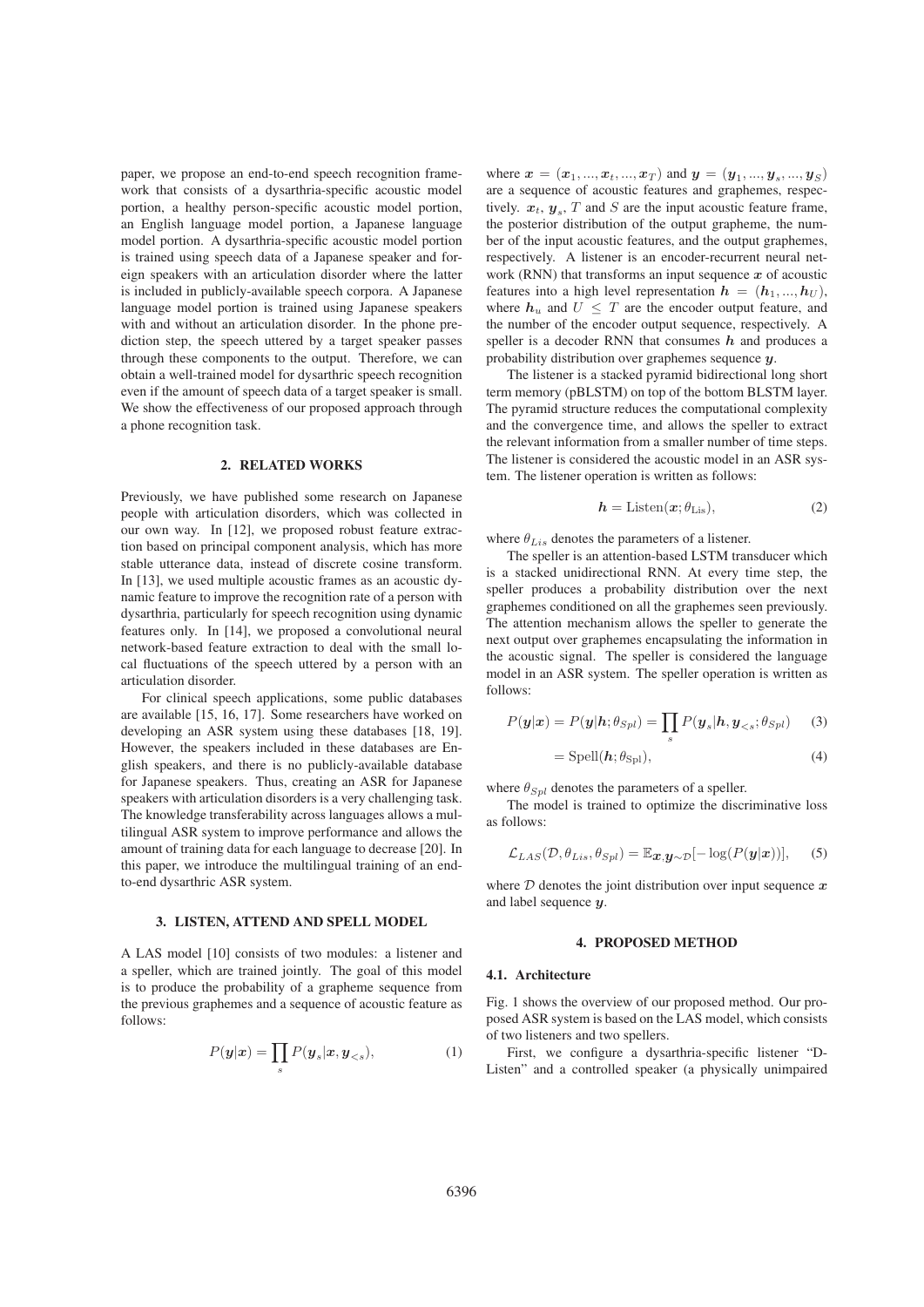

Fig. 1. Overview of our proposed method. Japanese dysarthric speech is uttered by one target speaker in this paper.

person)-specific listener "C-Listen". D-Listen is shared between persons with articulation disorders regardless of their languages. Even though the amount of target dysarthric speaker data is small, we are able to obtain the well-trained listener module specialized in dysarthria using a large amount of speech data of foreign people with articulation disorders. We expect that this multilingual mechanism will help the listener module to capture a better high-level representation. C-Listen is fed the input features from only a physically unimpaired person.

Next, we configure an English speller "E-Spell" and a Japanese speller "J-Spell". E-Spell and J-Spell produce the phone sequence of the English word and the Japanese word, respectively. J-Spell is fed the input features from D-Listen and C-Listen to output a probability distribution over phone sequence. Because the language model can be shared between speakers with or without dysarthria, we are able to obtain a well-trained speller using a large amount of speech data of a physically unimpaired person.

# 4.2. Training

In this section, we describe the loss function used to optimize our proposed model. For a "Japanese person with articulation disorder" dataset, let  $\mathcal{D}_{JD}$  be the joint distribution over the input sequence and the corresponding label sequence.  $\mathcal{D}_{ED}$  and  $\mathcal{D}_{JC}$  are analogously defined for the "English persons with an articulation disorder" dataset and a controlled Japanese person dataset, respectively. Our proposed model is optimized while adjusting the parameters to minimize the loss function as follows:

$$
\mathcal{L}_{LAS}(\mathcal{D}_{ED}, \theta_{D-Lis}, \theta_{E-Spl}) + \mathcal{L}_{LAS}(\mathcal{D}_{JD}, \theta_{D-Lis}, \theta_{J-Spl}) + \mathcal{L}_{LAS}(\mathcal{D}_{JC}, \theta_{C-Lis}, \theta_{J-Spl}),
$$
(6)

where  $\theta_{D-Lis}$ ,  $\theta_{C-Lis}$ ,  $\theta_{E-Spl}$  and  $\theta_{J-Spl}$  denote the parameters of D-Listen, C-Listen, E-Spell and J-Spell, respectively. In this model, all components are simultaneously learned.

### 5. EXPERIMENTAL RESULTS

#### 5.1. Experimental setup

Our proposed approach was evaluated on a phone recognition task for two Japanese males with an articulation disorder. We recorded 216 words included in the ATR Japanese speech database [21], repeating each word five times for "Dysarthric speaker1". "Dysarthric speaker2" was not able to utter six words out of the 216 words due to his athetoid symptoms, so we recorded only the 210 words that he was able to utter. In our experiments, the first utterances of each word were used for evaluation, and the other utterances (e.g., 864 words for Dysarthric speaker1) were used to train models). The Japanese physically unimpaired person is one male speaker whose speech is stored in the ATR Japanese speech database. We used 5,240 words for training and another 216 words for evaluation, which were the same words as the dysarthric dataset. For the "foreign people with articulation disorders" speech dataset, we used the TORGO database [17], which includes three females and four males. We selected 2,726 words across all speakers from this database. We used 95% of each dataset as the training set (e.g., 821 words for Dysarthric speaker1), and the remaining were used as the validation set. We used 39-dimensional mel-frequency cepstrum coefficient (MFCC) features (13-order MFCCs, their delta, and acceleration) as the input feature computed every 10ms over a 25ms window.

For the baseline system, we trained two models based on the conventional LAS model. The first model was trained using only the data of a physically unimpaired Japanese person, and the second model was trained using both a physically unimpaired Japanese person's data and the data of a Japanese person with an articulation disorder. For the listener configuration, we used 2 layers of 512 pBLSTM nodes (256 nodes per direction) on top of a BLSTM that operates on the input. For the speller configuration, we used a one-layer LSTM with 512 nodes. In this work, we used the phone sequence as the output sequence. The output dimensionality is 59 and 56 with the start-of-sequence and end-of-sequence token for English and Japanese spellers, respectively. The network is optimized using an Adam optimizer [22] with a batch size of 64, labelsmoothing, and with early-stopping using validation set. The learning rate is set to 1e-4.

## 5.2. Results and discussion

First, we confirmed the performance of a model trained on the speech data of a physically unimpaired person only. Table 1 shows the results of the character error rate (CER). In this table, Top-1 indicates the top-1 error rate, and Top-3 indicates the top-3 error rate with beam width 3. As expected, the CER value for persons with articulation disorders is quite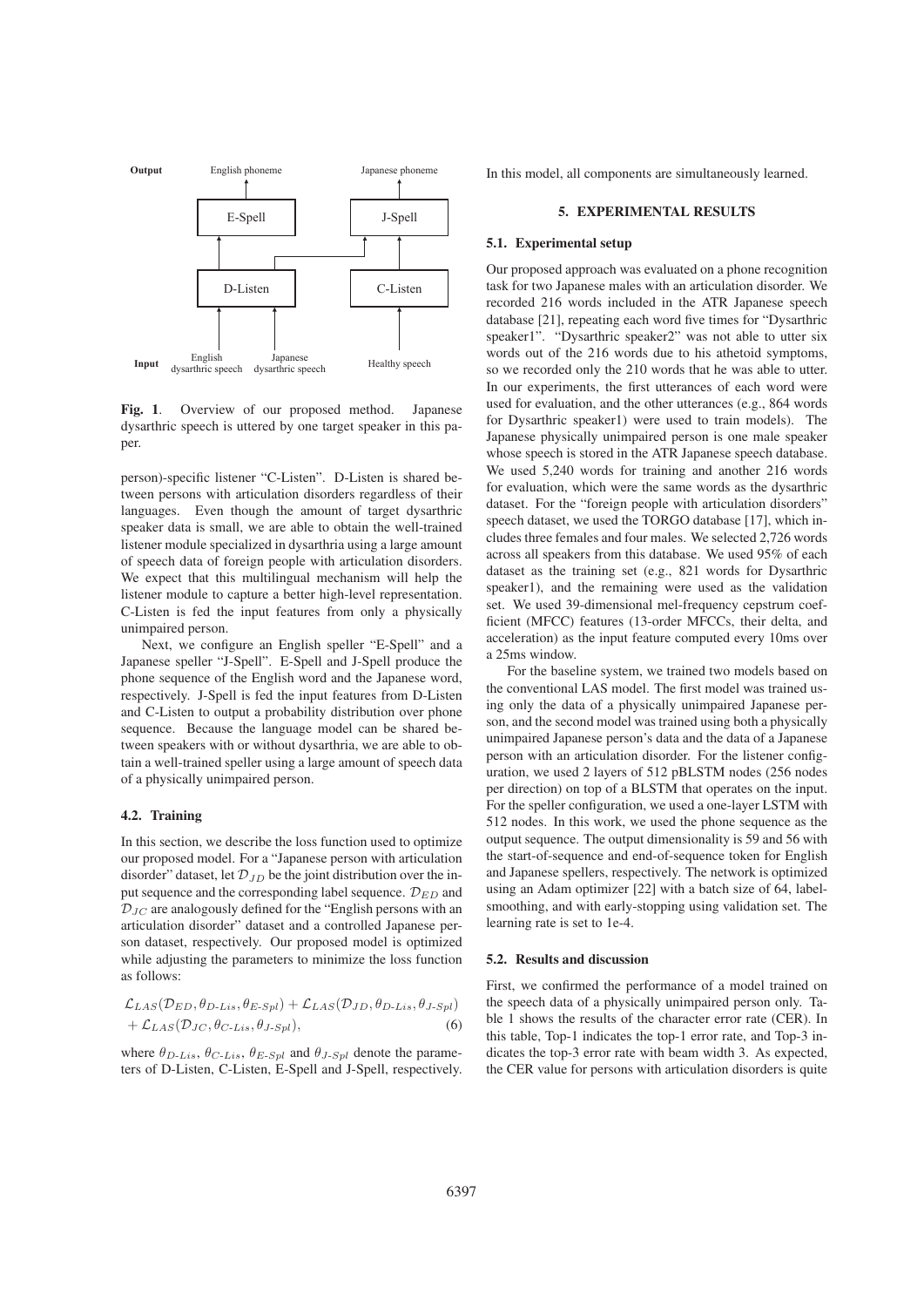**Table 1.** CER  $(\%)$  of a model trained on speech data of a physically unimpaired person only.

| Test speaker        | $Top-1$ | $Top-3$ |
|---------------------|---------|---------|
| Controlled speaker  | 12.2.   | 9.2     |
| Dysarthric speaker1 | 72.2    | 69.2    |
| Dysarthric speaker2 | 76.3    | 75.3    |

Table 2. CER (%) of a model trained on joint speech data of a physically unimpaired person and a person with an articulation disorder.

| Test speaker        | $Top-1$ | $Top-3$ |
|---------------------|---------|---------|
| Controlled speaker  | 11.2.   | 7.2     |
| Dysarthric speaker1 | 27.2    | 22.2    |
| Controlled speaker  | 11.2.   | 9.2     |
| Dysarthric speaker2 | 32.1    | 27.0    |

a bit higher than that of a physically unimpaired person. In fact, it is shown that the model trained using the speech data of a physically unimpaired person is almost useless.

Next, we evaluated the performance of models trained jointly on speech data of both a physically unimpaired person and a person with an articulation disorder. As shown in Table 2, this joint training method achieved lower CER values than those in Table 1. This is because the speech data of an evaluation speaker was used to train the model.

Table 3 shows results of our proposed method. Our proposed method achieved 14.7% and 6.5% relative improvement over the joint training method for dysarthric speaker1 and dysarthric speaker2 respectively, using the same amount of data to train the Japanese speller. This means that the dysarthria-specific listener learned better representation using the speech of English and Japanese speakers with dysarthria. As shown in previous work [11], multilingual training boosts the performance in a LAS framework even though a speaker is the person with an articulation disorder.

Table 4 shows some of the examples where our proposed model fails to predict the correct word from the speech spoken by dysarthric speaker1. From this table, we can see that the consonant tends to be lacking. The model correctly predicted the vowel, but not the consonant. Due to the athetoid symptoms, a person with an articulation disorder has difficulty uttering consonants, so their speech is difficult to understand for listeners in the real world. The model learned this character-

Table 3. CER (%) of our proposed method.

| Target speaker      | $Top-1$ | $Top-3$ |
|---------------------|---------|---------|
| Dysarthric speaker1 | 23.2    | 19.2    |
| Dysarthric speaker2 | 30.0    | 24.9    |
|                     |         |         |

Table 4. Example of ASR results for dysarthric speaker1 predicted from our proposed method. "pau" indicates the pause.

| Ground Truth        | pau u r a y a- m a sh ii pau |
|---------------------|------------------------------|
| Predicted           | pau u m a a a a s ii pau     |
| <b>Ground Truth</b> | pau d a ky ou pau            |
| Predicted           | pau d a k ou pau             |

istic properly. These output sequences show the tendency of phone errors, which enable us to apply these results to error correction [23] in order to recognize the correct word.

Finally, we measured the performance of our framework as a function of the number of training words using the speech data of dysarthric speaker1. As shown in Fig 2, we observed that the CER value decreases as the number of training words increases. This is because the speech data of a physically unimpaired person dominates the capability of a Japanese speller. In our proposed method, the Japanese speller is fed input features from both the dysarthria-specific listener and the controlled person-specific listener. Therefore, the Japanese speller must deal with inputs features from two different distributions. This may be another reason for the degradation of performance.



Fig. 2. The correlation between error rates and the number of training words.

## 6. CONCLUSION

In this paper, we investigated an end-to-end ASR system for a Japanese person with an articulation disorder based on a LAS model. Due to their athetoid symptoms, the amount of speech data obtained from such speakers is very small. To tackle this problem, we used the additional speech data from a physically unimpaired person and foreign people with articulation disorders. In our phone recognition experiments, we showed the effectiveness of our proposed approach. In future work, we will research how to relieve the domain confusion in the Japanese speller.